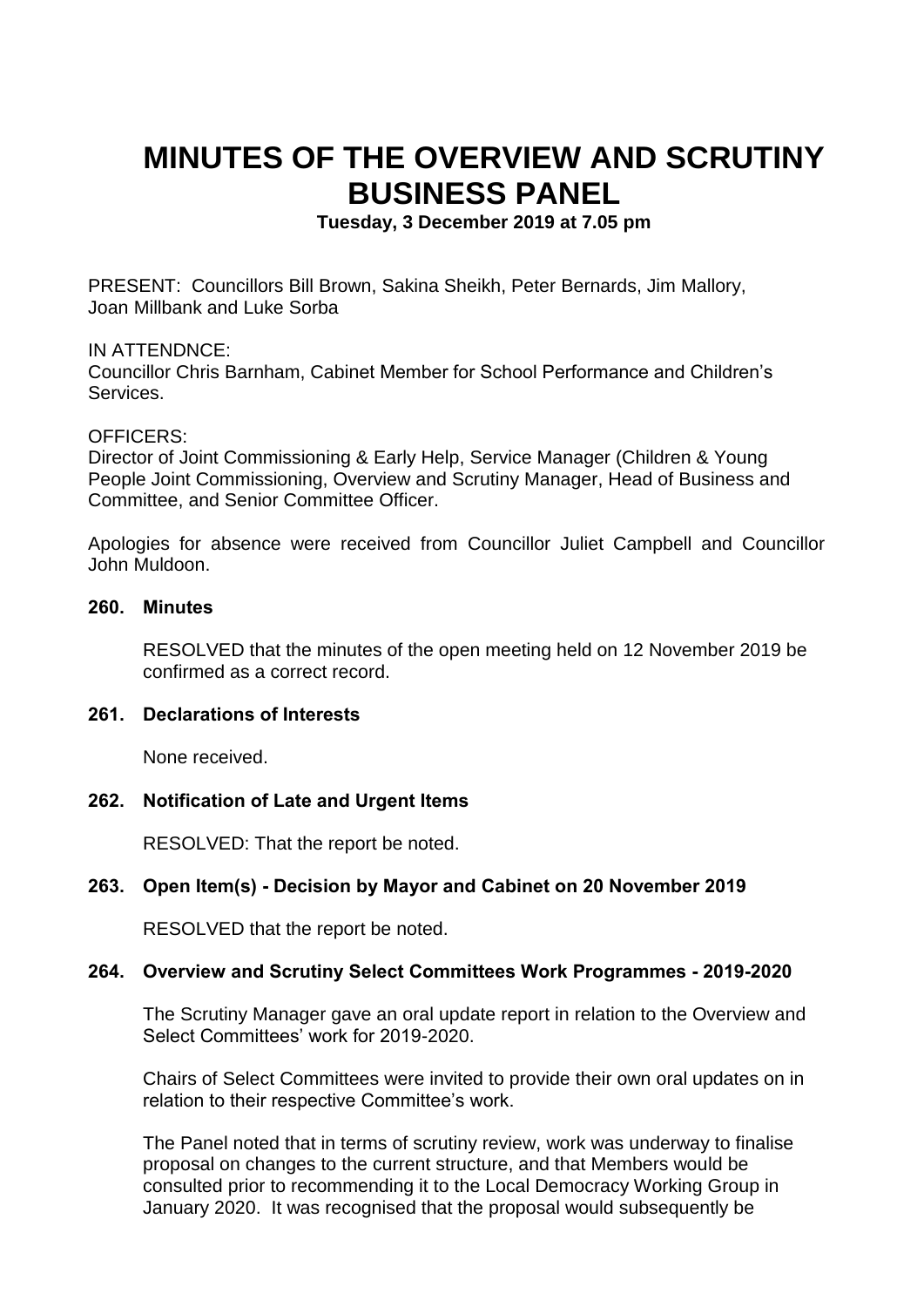considered at full Council for approval prior to inclusion into the Constitution after the Annual Meeting in 2020.

In response to questions about in-depth reviews, the Scrutiny Manager provided the following updates:

# **Housing Select Committee**

Work was underway to conclude the review into residents' engagement. The evidence to be collated would analysed and submitted to the next meeting of the Committee, in order to allow recommendations to be formulated by Members.

# **Safer Stronger Communities Select Committee**

The timetable for reviewing equalities had to be extended because of the restrictions in place during the pre-election period. Thus, some of the more active community engagement work had to be postponed. Notwithstanding that, evidence gathering was continuing.

#### **Sustainable Development Select Committee** Review into parks management was concluding, following visits to a number of parks across the Borough. It was confirmed that the final report was being drafted.

# **265. Exclusion of the Press and Public**

RESOLVED that the report be noted.

# **266. Decisions made by Mayor and Cabinet on 20 November 2019**

#### Early Help Support Services Review and Permission

The Chair, of the Panel, Councillor Bill Brown, announced that the meeting was in "closed" session.

The meeting noted that the Chair had received a request for the Panel to consider a decision taken by the Mayor and Cabinet on 20 November 2019 in relation to "Early Help Support Services Review and Permission".

The Chair stated that Councillor Chris Barnham, Cabinet Member for School Performance and Children's Services was in attendance, together with the Director of Joint Commissioning & Early Help, and the Service Manager (Children & Young People Joint Commissioning.

Councillor Chris Barnham advised the Panel that the current review on 'early help' was necessary to ensure efficiency in service delivery. The Cabinet Member stated that it be helpful to the Panel if Officers set the context of the proposals upon which the decision by the Mayor and Cabinet was based.

The Panel received a presentation by Officers about the proposals considered by the Mayor and Cabinet prior to the decision on "Early Help Support Services Review and Permission". The Officers' presentation and summary notes are